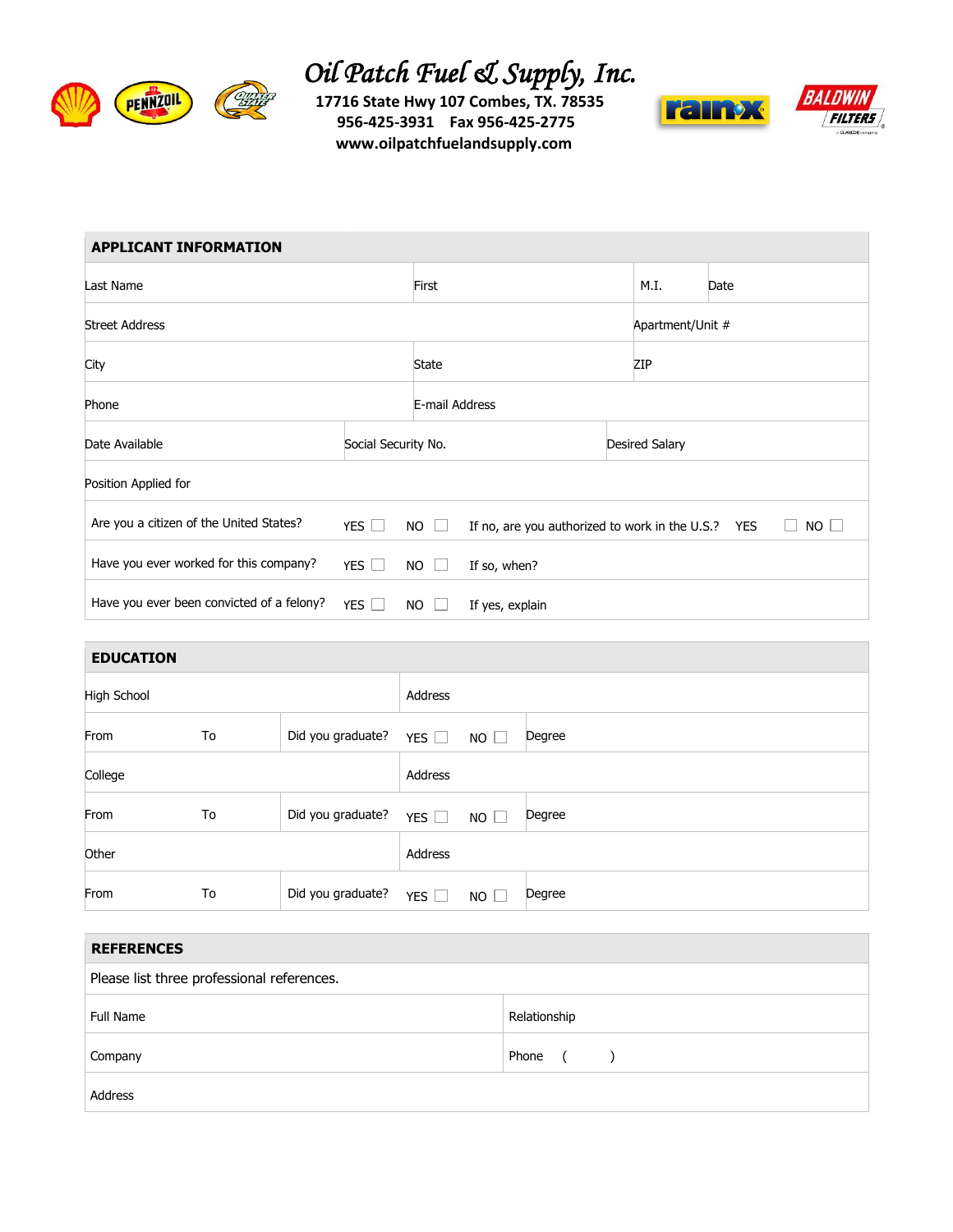## *Oil Patch Fuel & Supply, Inc.*

 **17716 State Hwy 107 Combes, TX. 78535 956-425-3931 Fax 956-425-2775 www.oilpatchfuelandsupply.com**

| Full Name | Relationship                               |
|-----------|--------------------------------------------|
| Company   | Phone<br>$\sqrt{2}$<br>$\rightarrow$       |
| Address   |                                            |
| Full Name | Relationship                               |
| Company   | Phone<br>$\overline{a}$ (<br>$\rightarrow$ |
| Address   |                                            |

| <b>PREVIOUS EMPLOYMENT</b>                                                      |    |                    |                                |       |                                   |                  |  |
|---------------------------------------------------------------------------------|----|--------------------|--------------------------------|-------|-----------------------------------|------------------|--|
| Company                                                                         |    |                    | $\left($<br>Phone<br>$\lambda$ |       |                                   |                  |  |
| Address                                                                         |    |                    | Supervisor                     |       |                                   |                  |  |
| Job Title                                                                       |    |                    | <b>Starting Salary</b>         | \$    |                                   | Ending Salary \$ |  |
| Responsibilities                                                                |    |                    |                                |       |                                   |                  |  |
| From                                                                            | To | Reason for Leaving |                                |       |                                   |                  |  |
| YES $\square$<br>NO<br>May we contact your previous supervisor for a reference? |    |                    |                                |       |                                   |                  |  |
| Company                                                                         |    |                    |                                | Phone | $\overline{(\ }$<br>$\big)$       |                  |  |
| Address                                                                         |    |                    | Supervisor                     |       |                                   |                  |  |
| Job Title                                                                       |    |                    | <b>Starting Salary</b>         | \$    |                                   | Ending Salary \$ |  |
| Responsibilities                                                                |    |                    |                                |       |                                   |                  |  |
| From                                                                            | To | Reason for Leaving |                                |       |                                   |                  |  |
| YES $\square$<br>NO<br>May we contact your previous supervisor for a reference? |    |                    |                                |       |                                   |                  |  |
| Company                                                                         |    |                    |                                | Phone | $\overline{(\ }$<br>$\mathcal{C}$ |                  |  |
| Address                                                                         |    |                    | Supervisor                     |       |                                   |                  |  |